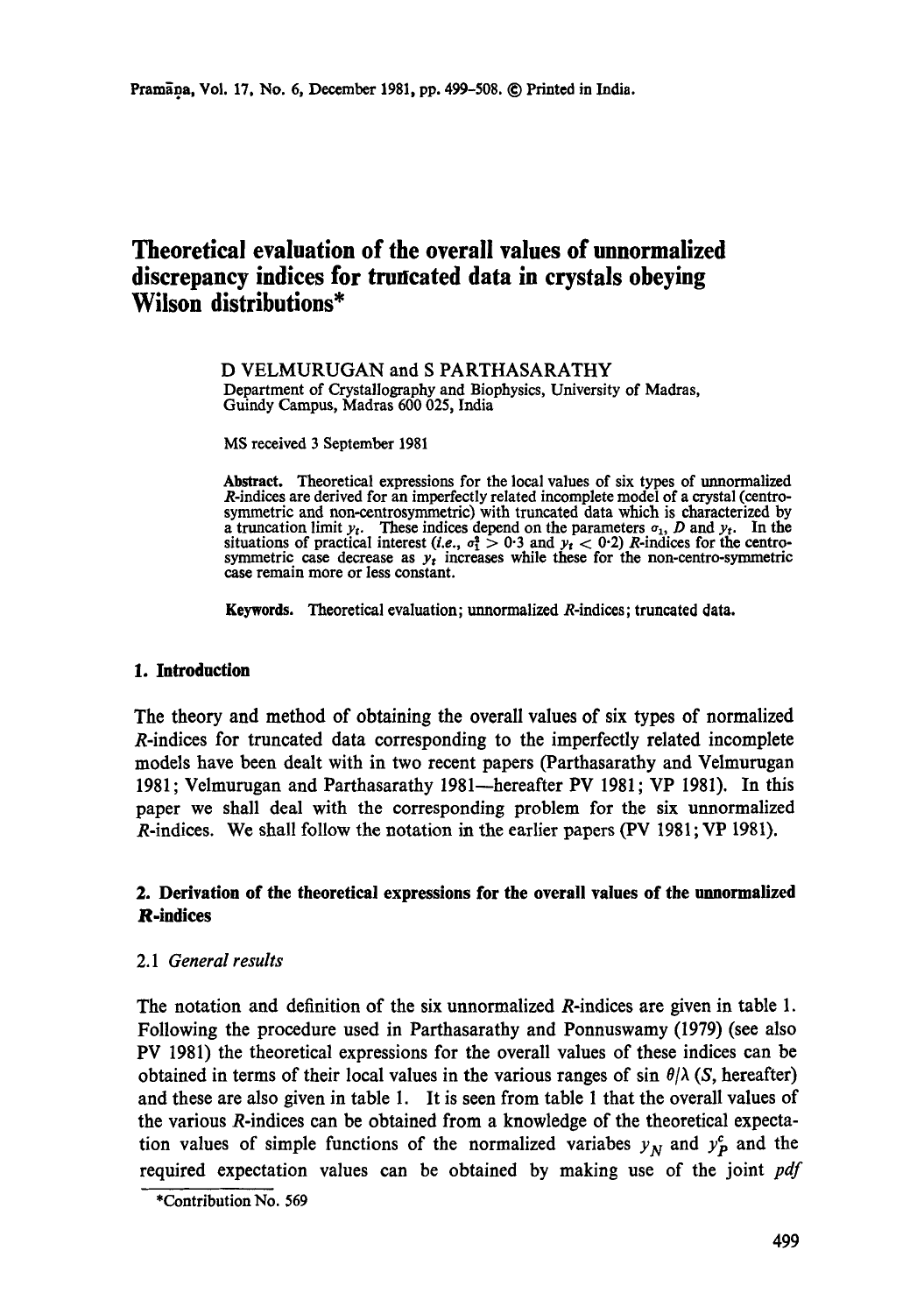|                    |                                                                                                                                                                                   |                                             |                                                                                                                                                                   | <b>Suman manny mini</b>                                                                                                             |                                                                                                                                                                                                                                                                                                                      |
|--------------------|-----------------------------------------------------------------------------------------------------------------------------------------------------------------------------------|---------------------------------------------|-------------------------------------------------------------------------------------------------------------------------------------------------------------------|-------------------------------------------------------------------------------------------------------------------------------------|----------------------------------------------------------------------------------------------------------------------------------------------------------------------------------------------------------------------------------------------------------------------------------------------------------------------|
|                    |                                                                                                                                                                                   | Notation for<br>the overall                 | Overall value of the Index                                                                                                                                        |                                                                                                                                     | Definition of the local value of the                                                                                                                                                                                                                                                                                 |
| .<br>Ž             | Name of the R-index                                                                                                                                                               | value of the<br>index                       | Definition*                                                                                                                                                       | Equivalent<br>expression                                                                                                            | unnormalized indices based on the<br>normalized variables $y_N$ and $y_p^c$                                                                                                                                                                                                                                          |
|                    | Conventional index based on F                                                                                                                                                     | $[\bar{R}(F)]_i$                            | $E^t \mid  F_N  -  F_S $<br>$\overline{\Sigma^t \mid F_N \mid}$                                                                                                   | $\sum_{s} f_s n_s [R(y)]_t$<br>$\frac{\sum\limits_{S}f_{s}}{s}n_{s}$                                                                | $[R(y)]_t = \frac{\langle  y_N - \sigma_1 y_p^c  \rangle_t}{\langle y_N \rangle_t}$                                                                                                                                                                                                                                  |
| $\dot{\mathbf{c}}$ | Conventional index based on I                                                                                                                                                     | $\bar{[R(I)]_t}$                            | $Z^{i}   I_N - I_P^{c}  $<br>$\sum I_N$                                                                                                                           | $\sum_{s} f_s^a n_s [R(z)]_t$<br>$\sum_{s} f_s^2 n_s$                                                                               | $[R(z)]_t = \frac{\langle  y_N^2 - \sigma_1^2 y_p^2   \rangle_t}{\langle  z ^2 \rangle_t}$<br>$\sqrt{\frac{y_n^2}{N}}$                                                                                                                                                                                               |
|                    | 3. Booth type index based on F                                                                                                                                                    | $[\bar{R(F)}]_t$                            | $\frac{\varSigma^{\mathfrak{r}}\left(\mid F_{N}\mid -\mid F_{P}^{\mathfrak{c}}\mid\right)^{\mathfrak{s}}}{\varSigma^{\mathfrak{r}}\mid F_{N}\mid^{\mathfrak{s}}}$ | $\sum_{s}\; \sum_{fs}^2\; n_s\; [\;_BR(y)]_t$<br>$\sum_{s} f_{s}^{a} n_{s}$                                                         | $I_B R(y) I_t = \frac{\langle (y_N - \sigma_1 y_p^c)^2 \rangle_t}{\langle y_N^b \rangle_t}$                                                                                                                                                                                                                          |
| 4.                 | Booth type index based on I                                                                                                                                                       | $[\mathfrak{g}^{\overline{R}(I)}]_t$        | $\mathcal{Z}^t(I_N - I_P^c)^2$<br>$\Sigma^t$ $I_N^2$                                                                                                              | $\sum_{s} f_s^4 n_s \left[ \frac{R(z)}{B} \right] t$<br>$\sum_{S} f_{S}^{4} n_{S}$                                                  | $\left[\frac{1}{B}R(z)\right]_t = \frac{\langle y_A^2 - \sigma_1^2 y_B^2 \rangle^2}{\langle y_A^2 - \sigma_1^2 y_B^2 \rangle^2}$<br>$\overline{\langle y_N^4 \rangle}$                                                                                                                                               |
| s.                 | Fractional type index based on F                                                                                                                                                  | $[\bar{R}^j(F)]_t$                          | $\frac{2}{N_0}\sum_i \frac{ \,F_N\,  \,-\,  \,F_{\beta}^\epsilon\, }{ \,F_N\,  \, +\,  \,F_{\beta}^\epsilon\, }$                                                  | $\frac{\sum n_s [R^f(y)]_t}{s}$<br>$\overline{\Sigma} n_s$                                                                          | $ y_N + \sigma_1 y_p^c $<br>$[Rf(y)]_t = 2 \left\langle \left  \frac{y_N - \sigma_1 y_\beta}{\sigma_1} \right  \right.$                                                                                                                                                                                              |
| Ġ                  | Fractional type index based on                                                                                                                                                    | $[\bar{R}^f\left(l\right)]_t$               | $\frac{2}{N_0}\sum_i \frac{I_N - I^c_p}{I_N + I^c_p}$                                                                                                             | $\sum_{s} n_s [R^f(z)]_t$<br>$\begin{array}{c} \n\overline{\phantom{a}} & n_s \\ \hline\n\overline{\phantom{a}} & n_s\n\end{array}$ | $y_N^2 + \sigma_1^2 y_p^2$<br>$[R^{f}(z)]_{i} = 2 \left\langle \left  \frac{y_{N}^{2} - \sigma_{i}^{2} y_{p}^{2}}{2} \right  \right.$                                                                                                                                                                                |
|                    | *The summation $Zt$ is over all the independent reflections of the truncated data.<br>the number of reflections in the truncated data.<br>value for a model consisting of P atoms | out of a total of N atoms in the unit cell. |                                                                                                                                                                   |                                                                                                                                     | The summation $\Sigma_s$ is over the different narrow ranges of $sin\theta/\lambda$ . $N_0$ is<br>$\sigma_1^2 = \langle  F_p^c ^2 \rangle / \langle  F_N ^2 \rangle$ , where $ F_N $ is the magnitude of the structure factor of a reflection <b>H</b> for the crystal and $ F_p^c $ is the corresponding calculated |

Table 1. Definition of the overall values of six unnormalized R-indices for truncated data and related results. Table 1. Definition of the overall values of six unnormalized R-indices for truncated data and related results,

500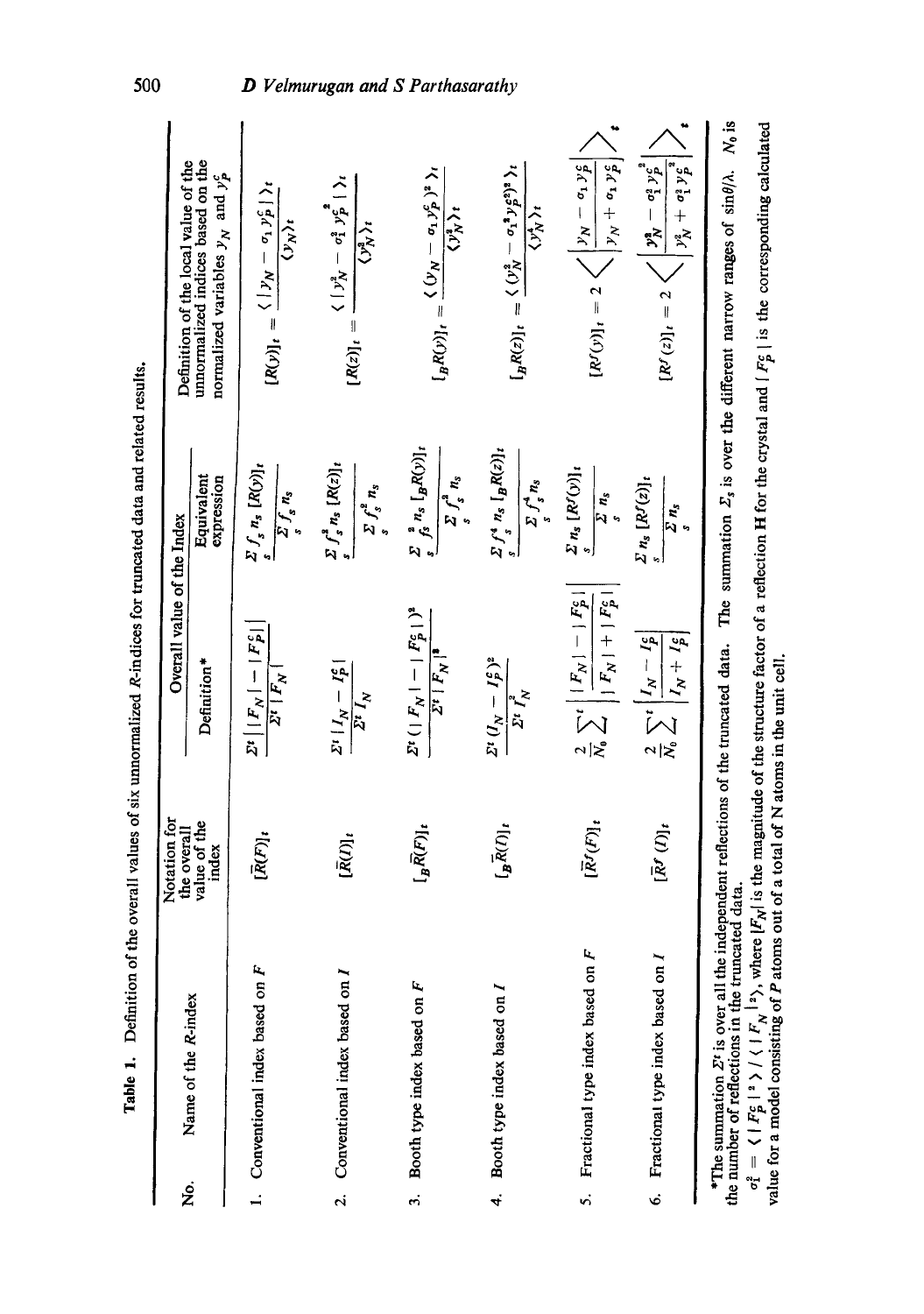$P_t(y_N, y_P^c)$  of  $y_N$  and  $y_P^c$  applicable to the truncated data. This joint *pdf* has been shown to be (PV 1981; VP 1981)

$$
P_t(y_N, y_P^c) = \frac{1}{\beta_C} \phi_C(y_N, y_P^c) \text{ for the } C \text{ case}
$$
  

$$
= \frac{1}{\beta_{NC}} \phi_{NC}(y_N, y_P^c) \text{ for the } NC \text{ case}
$$
  

$$
y_t \le y_N < \infty, 0 \le y_P^c < \infty,
$$
 (1)

where we define  $\phi_C$  and  $\phi_{NC}$  to be

$$
\phi_C = \frac{2}{\pi \sigma_B} \exp\left[-\frac{(y_N^2 + y_P^{\epsilon^2})}{2 \sigma_B^2}\right] \cosh\left(\frac{\sigma_A y_N y_P^{\epsilon}}{\sigma_B^2}\right),\tag{2}
$$

and

$$
\phi_{NC} = \frac{4 y_N y_P^c}{\sigma_B^2} \exp\left[-\frac{(y_N^2 + y_P^c)^2}{\sigma_B^2}\right] I_0 \left(\frac{2 \sigma_A y_N y_P^c}{\sigma_B^2}\right).
$$
 (3)

If *g* ( $y_N$ ,  $y_P^c$ ) is a function of  $y_N$  and  $y_P^c$  then its expectation value for the truncated data will be given by

$$
\langle g(y_N, y_P^c) \rangle_t = \int_{y_N = y_t}^{\infty} \int_{y_P^c = 0}^{\infty} g(y_N, y_P^c) P_t(y_N, y_P^c) dy_N dy_P^c.
$$
 (4)

Substituting the appropriate function  $P_t(y_N, y_p^c)$  from (1) in (4) and the relevant expression for  $g$  (see table 1) and carrying out resulting integrations the expectation value of any of the functions required for the evaluation of local values of the six R-indices can be calculated. To facilitate numerical evaluation of (4) it is convenient to transform to new variables  $(u, v)$  by using the transformation

$$
u = y_N/(1 + y_N), \qquad v = y_P^c/(1 + y_P^c), \tag{5}
$$

so that (4) can be rewritten as

$$
\langle g(y_N, y_p^c) \rangle_t = \int\limits_{r_0}^{1} \int\limits_{0}^{1} [g(y_N, y_p^c) P_t(y_N, y_p^c)]_{u, v} \frac{du dv}{(1-u)^2 (1-v)^2}, \qquad (6)
$$

where  $r$  is defined to be

$$
r = y_t/(1 + y_t) \tag{7}
$$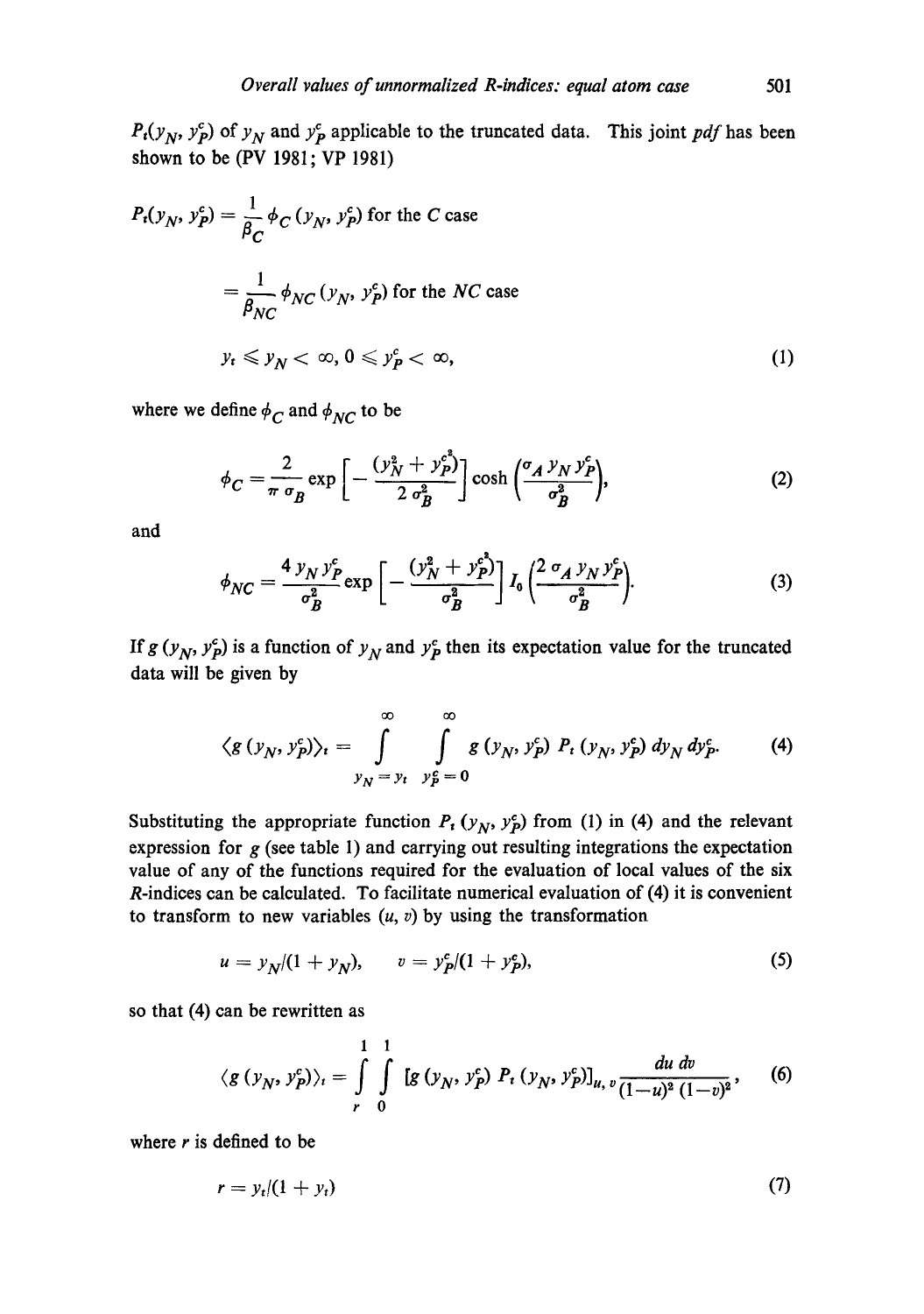The notation  $[g(y_N, y_P^c) P_t(y_N, y_P^c)]_{u, v}$  in (6) implies that the  $y_N$  and  $y_P^c$  are to be replaced by  $u/(1-u)$  and  $v/(1-v)$  during the evaluation of the quantity within the parantheses.

2.2 *Derivation of the theoretical expressions for the local values of the R-indices applicable to truncated data* 

Some of the results required in this paper have already been derived in PV (1981) and VP (1981) in connection with the normalized R-indices and the essential results required in our derivations are summarized in table 2.

## 2.2a *Results for the C-case:*

*Index*  $[R(y)]_t$ : From the definition of  $[R(y)]_t$  in table 1 and the expression for  $\langle y_N \rangle_t$ from table 2 we obtain

$$
[R(y)]_t = \left(\frac{\pi}{2}\right)^{1/2} \exp(y_t^2/2) \int\limits_r^{1} \int\limits_0^1 \left[|y_N - \sigma_1 y_p^c| \phi_C(y_N, y_p^c)\right]_{u, v}
$$
  

$$
\frac{du \, dv}{(1-u)^2 (1-v)^2}
$$
 (8)

*Index*  $[R(z)]_t$ : From the definition of  $[R(z)]_t$  in table 1 and the expression for  $\langle y_N^2 \rangle^t$ from table 2 we obtain

$$
[R(z)]_t = \left[\beta_C + \left(\frac{2}{\pi}\right)^{1/2} y_t \exp\left(-y_t^2/2\right)\right]^{-1}
$$
  

$$
\int_{r_0}^{1} \int_{0}^{1} \left[ y_N^2 - \sigma_1^2 \left(y_P^2\right) \phi_C \left(y_N, y_P^c\right) \right]_{u, v} \frac{du dv}{(1 - u)^2 (1 - v)^2}.
$$
 (9)

*Index*  $\left[BR(y)\right]_t$ : From the definition of  $\left[BR(y)\right]_t$  in table 1 and the result

$$
\langle (y_N - \sigma_1 y_p^c)^2 \rangle_t = \langle y_N^2 \rangle_t - 2 \sigma_1 \langle y_N y_p^c \rangle_t + \sigma_1^2 \langle (y_p^c)^2 \rangle_t, \tag{10}
$$

we obtain

$$
\left[\,{}_B R(y)\right]_t = \left[\,\left\langle\,y_N^2\right\rangle_t - 2\,\sigma_1\,\left\langle\,y_N\,y_P^c\right\rangle_t + \sigma_1^2\,\left\langle\,(y_P^c)^2\,\right\rangle_t\right] / \left\langle\,y_N^2\right\rangle_t. \tag{11}
$$

Substituting for  $\langle y_N^2 \rangle_t$ ,  $\langle y_N y_P^c \rangle_t$  and  $\langle (y_P^c)^2 \rangle_t$  from table 2 in (11) and simplifying we obtain

$$
[{}_{B}R(y)]_{t} = (\beta_{C} + A_{t})^{-1} \Big( (1 + \sigma_{1}^{2}) \beta_{C} + (1 + \sigma_{1}^{2} \sigma_{A}^{2}) A_{t}
$$
  

$$
- \frac{4\sigma_{1}}{\pi} \Big[ \sigma_{A} \sin^{-1} (\sigma_{A}) + \sigma_{B} \{ \sigma_{A}^{2} + \sigma_{B}^{2} \exp (-y_{t}^{2}/2 \sigma_{B}^{2}) \} - (\pi)^{1/2} \sigma_{A} \int_{0}^{\epsilon} u^{1/2} \exp (-u) \operatorname{erf} \Big( \frac{\sigma_{A}}{\sigma_{B}} u^{1/2} \Big) du \Big] \Big), \tag{12}
$$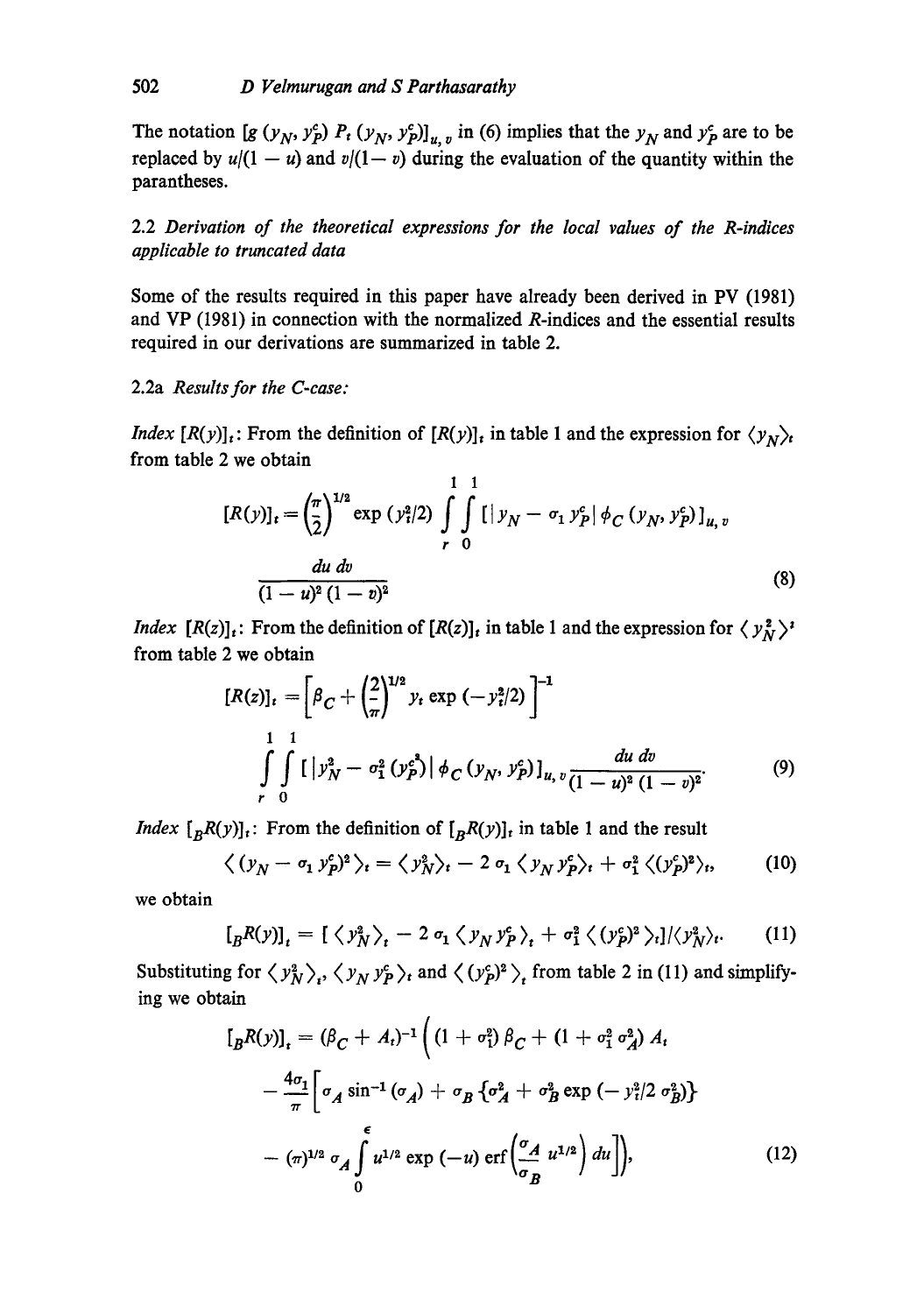| .<br>Ž | Moments                               | C Case                                                                                                                      | NC Case                                                                                                                                                                                                                                            |
|--------|---------------------------------------|-----------------------------------------------------------------------------------------------------------------------------|----------------------------------------------------------------------------------------------------------------------------------------------------------------------------------------------------------------------------------------------------|
|        | $\langle y_N \rangle_t$               | Ò                                                                                                                           | $y_t + \frac{\pi^{1/3}}{2\beta_{NC}}$ erfc $(y_t)$                                                                                                                                                                                                 |
| N      | $\langle y_N^{\dagger} \rangle_t$     | $1 + G y_t$                                                                                                                 | $1 + y_i^2$                                                                                                                                                                                                                                        |
|        | $\langle y^i_N \rangle_i$             | $3 + G y_1 (3 + y_1^3)$                                                                                                     | $2 + 2y_i^2 + y_i^4$                                                                                                                                                                                                                               |
| ₹      | $\langle (v_{P}^{c})^{a} \rangle_{t}$ | $1 + \sigma_A^2 G y_t$                                                                                                      | $1 + \sigma_A^2 y_i^3$                                                                                                                                                                                                                             |
| n      | $\langle y_N \, y_P^c \rangle_t$      | $\frac{2}{\pi \beta_c} \Big[ \sigma_A \sin^{-1} (\sigma_A) + \sigma_A^2 \sigma_B + \sigma_B^3 \exp (-y_t^2 / 2 \sigma_B^2)$ | $\frac{1}{\beta_{NC}}\Big[E\left(\sigma_A\right)-\frac{\sigma_B^2}{2}\,K\left(\sigma_A\right)\Big] \,-\, \frac{\sqrt{\pi}}{2\beta_{NC}\,\sigma_B}\int\limits_0^{\delta}\,u^{1/8}\,\exp\,\left\{-\,\frac{(1+\sigma_B^2)}{2\sigma_B^2}\,u\,\right\}$ |
|        |                                       | $-\sqrt{\pi} \sigma_A \int u^{1/2} \exp(-u) \operatorname{erf} \left(\frac{\sigma_A}{\sigma_B} u^{1/2}\right) du$           | $\left\{ ( \sigma_B^2 + \sigma_A^2 u ) I_0 \left( \frac{\sigma_A^2 u}{2 \sigma_B^2} \right) + \sigma_A^2 u I_1 \left( \frac{\sigma_A^2 u}{2 \sigma_B^2} \right) \right\} du$                                                                       |
| Ġ      | $\langle (v_{p}^{c})^{i} \rangle_{i}$ | $3 + \sigma_A^2$ {3(1 + $\sigma_B^2$ ) + $\sigma_A^2$ y <sub>2</sub> } G y <sub>2</sub>                                     | $2 + \sigma_A^2 y_f^2$ {2 + $\sigma_B^2 + \sigma_A^2 y_f^2$ }                                                                                                                                                                                      |
|        |                                       | $\langle (y_N y_k^c)^2 \rangle_t$ $1 + 2\sigma_A^2 + G y_t (1 + 2\sigma_A^2 + \sigma_A^2 y_t^2)$                            | $(1 + \sigma_A^2) (1 + y_1^2) + \sigma_A^2 y_1^4$                                                                                                                                                                                                  |

Theoretical expressions for the various joint moments of  $y<sub>N</sub>$  and  $y<sub>S</sub>$  for the C and *NC* cases. Table 2. Theoretical expressions for the various joint moments of  $y_N$  and  $y_P^c$  for the C and NC cases.

 $y_N < y_t$  are omitted for evaluating the *R*-indices).

 $y_N < y_t$  are omitted for evaluating the *R*-indices).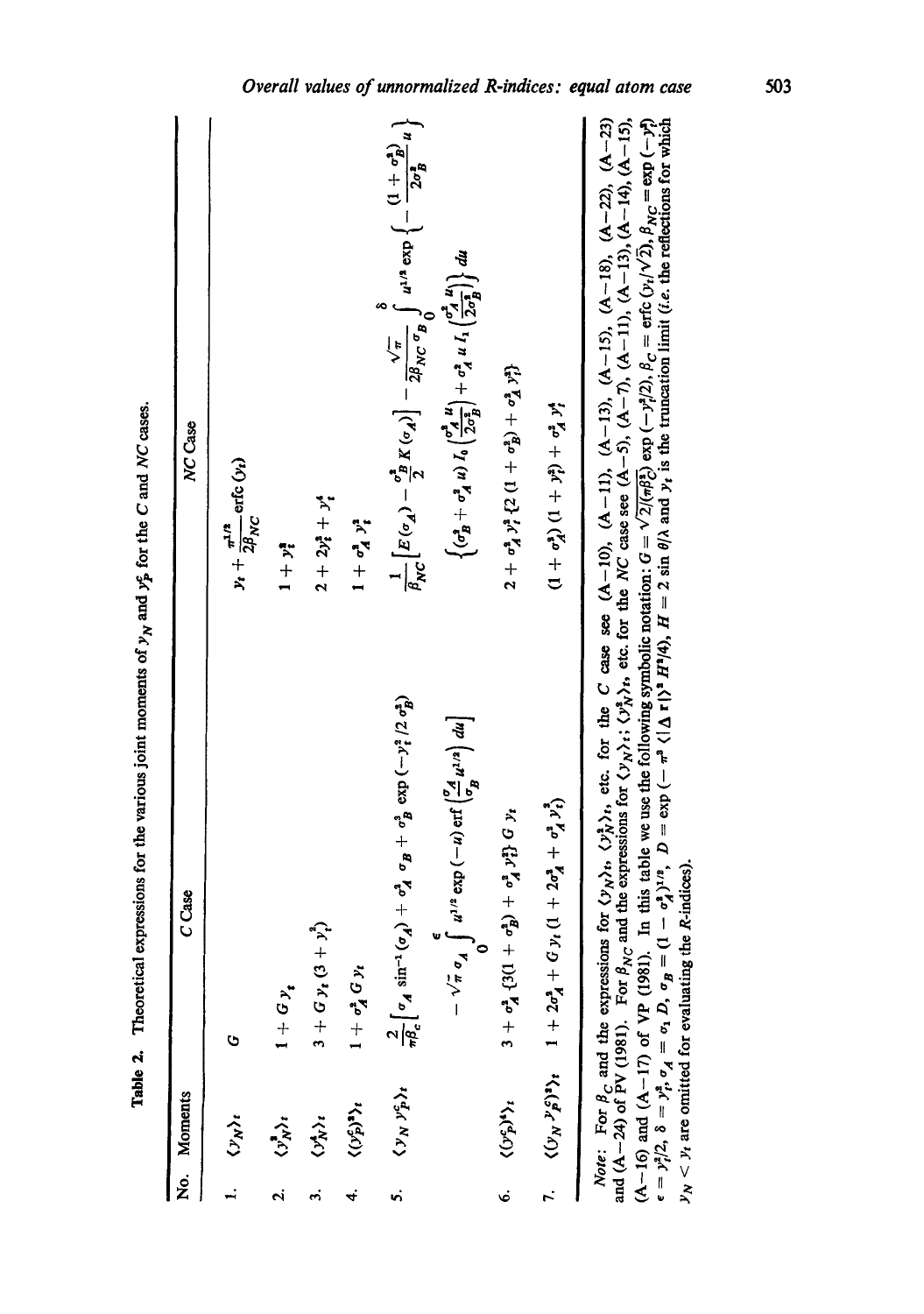where we have defined  $A_t$  to be

$$
A_t = (2/\pi)^{1/2} y_t \exp(-y_t^2/2). \tag{13}
$$

*Index*  $\left[ B^R(z) \right]_i$ : From the definition of  $\left[ B^R(z) \right]_i$  in table 1 and the result that

$$
\langle [y_N^2 - (\sigma_1 y_p^c)^2]^2 \rangle_t = \langle y_N^4 \rangle_t - 2 \sigma_1^2 \langle (y_N y_p^c)^2 \rangle_t + \sigma_1^4 \langle (y_p^c) \rangle_t, \qquad (14)
$$

we obtain

$$
[{}_BR(z)]_t = [\langle y_N^4 \rangle_t - 2 \sigma_1^2 \langle (y_N y_P^c)^2 \rangle_t + \sigma_1^4 \langle (y_P^c) \rangle_t] / \langle y_N^4 \rangle_t. \tag{15}
$$

Substituting for  $\langle y_N^4 \rangle_t$ ,  $\langle (y_N y_p^c)^2 \rangle_t$  and  $\langle (y_p^c)^2 \rangle_t$  from table 2 and simplifying we obtain

$$
[{}_{B}R(z)]_{t} = [3 \beta_{C} + A_{t} (3 + y_{t}^{2})]^{-1} (3 \beta_{C} + A_{t} (3 + y_{t}^{2})
$$
  
- 2  $\sigma_{1}^{2}$  { $(1 + 2 \sigma_{A}^{2}) (\beta_{C} + A_{t}) + \sigma_{A}^{2} A_{t} y_{t}^{2}$ }  
+  $\sigma_{1}^{4}$  [3  $\beta_{C} + A_{t}$  { $3 \sigma_{A}^{2} (1 + \sigma_{B}^{2}) + \sigma_{A}^{4} y_{t}^{2}$ ]}] (16)

*Index*  $[R^{f}(y)]_t$ : From the definition of  $[R^{f}(y)]_t$  in table 1 we obtain

$$
[R^{f}(y)]_{t} = \frac{2}{\beta_{C}} \int_{r}^{1} \int_{0}^{1} \left[ \left| \frac{y_{N} - \sigma_{1} y_{P}^{c}}{y_{N} + \sigma_{1} y_{P}^{c}} \right| \phi_{C} (y_{N}, y_{P}^{c}) \right]_{u, v} \frac{du dv}{(1 - u)^{2} (1 - v)^{2}}.
$$
\n(17)

*Index*  $[R<sup>f</sup>(z)]<sub>t</sub>$ : From the definition of  $[R<sup>f</sup>(z)]<sub>t</sub>$  in table 1 we obtain

$$
[R^{f}(z)]_{t} = \frac{2}{\beta_{C}} \int_{r}^{1} \int_{0}^{1} \left[ \left| \frac{y_{N}^{2} - \sigma_{1}^{2} y_{P}^{c^{2}}}{y_{N}^{2} + \sigma_{1}^{2} y_{P}^{c^{2}}} \right| \phi_{C} (y_{N}, y_{P}^{c}) \right]_{u, v} \frac{du dv}{(1 - u)^{2} (1 - v)^{2}}.
$$
\n(18)

2.2b *Results for the NC case:* Since the results for the *NC* case can be obtained by following an analogous procedure we shall give only the final steps. By making use of the theoretical expressions for the local values of R-indices given in table 1 and appropriate results in table 2 we can arrive at the following expressions:

$$
[R (y)]_t = \left[ y_t \beta_{NC} + \frac{\sqrt{\pi}}{2} \operatorname{erf} (y_t) \right]^{-1}
$$
  

$$
\int_{r}^{1} \int_{0}^{1} \left[ y_N - \sigma_1 y_P^c \right] \phi_{NC} (y_N, y_P^c) \Big|_{u, v} \frac{du dv}{(1 - u)^2 (1 - v)^2},
$$
(19)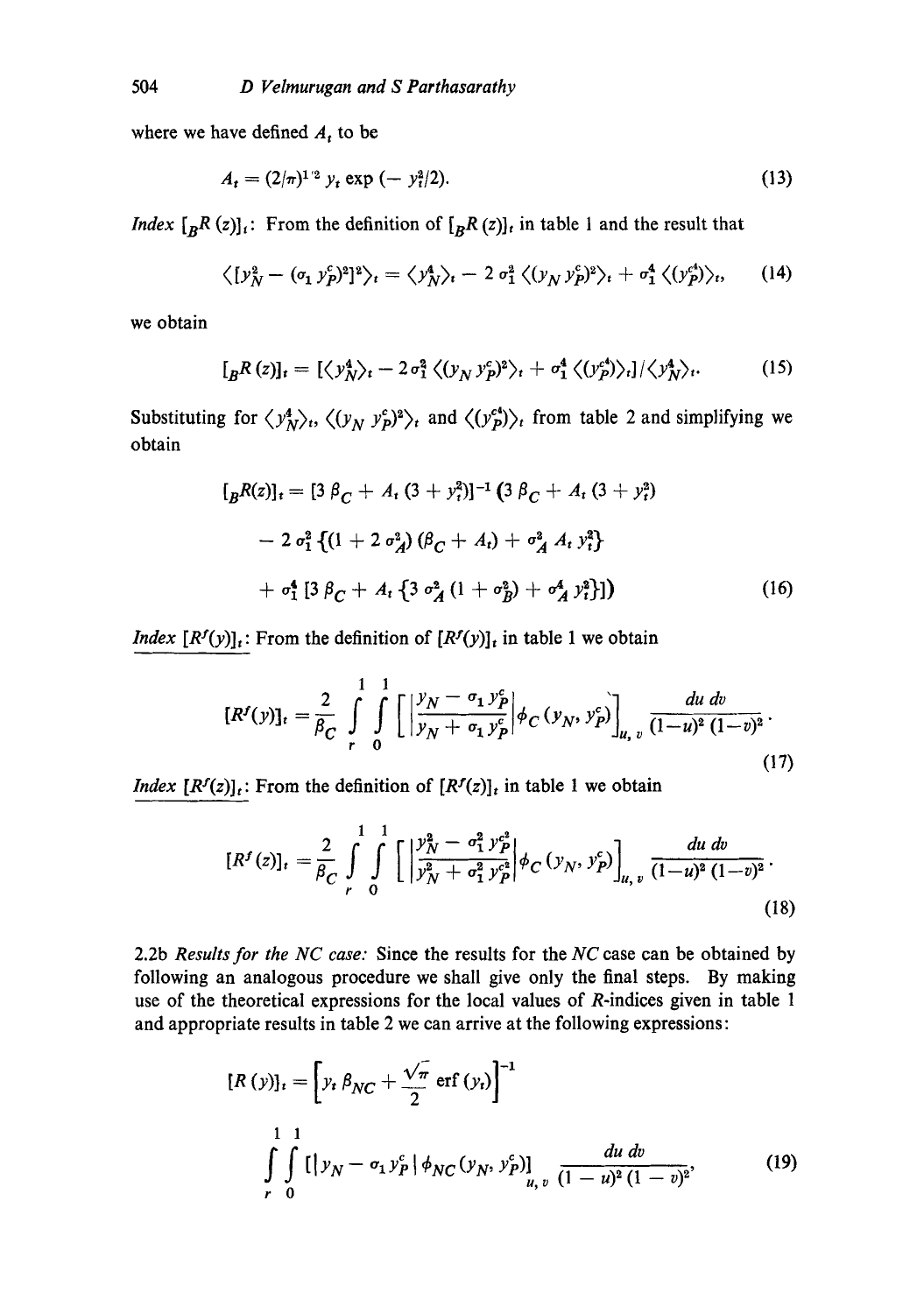$$
[R(z)]_t = \left[\frac{\exp{(y_t^2)}}{1+y_t^2}\right] \int\limits_r^{1} \int\limits_0^{1} [y_N^2 - \sigma_1^2 (y_P^c)^2 | \phi_{NC} (y_N, y_P^c)]_{u, v} \frac{du dv}{(1-u)^2 (1-v)^2},\tag{20}
$$

$$
[{}_{B}R(y)]_{t} = [\beta_{NC} (1 + y_{t}^{2})]^{-1} \left[ (1 + \sigma_{1}^{2}) \beta_{NC} + y_{t}^{2} \beta_{NC} (1 + \sigma_{1}^{2} \sigma_{A}^{2}) \right]
$$
  
\n
$$
-2 \sigma_{1} \left\{ E(\sigma_{A}) - \frac{\sigma_{B}^{2}}{2} K(\sigma_{A}) \right\} + \sqrt{\pi} \frac{\sigma_{1}}{\sigma_{B}^{2}} \int_{0}^{\delta} u^{1/2}
$$
  
\n
$$
\exp \left\{ -u (1 + \sigma_{B}^{2})/2 \sigma_{B}^{2} \right\} \left\{ (\sigma_{B}^{2} + \sigma_{A}^{2} u) I_{0} \left( \frac{\sigma_{A}^{2} u}{2 \sigma_{B}^{2}} \right) \right\}
$$
  
\n
$$
+ \sigma_{A}^{2} u I_{1} \left( \frac{\sigma_{A}^{2} u}{2 \sigma_{B}^{2}} \right) du \right],
$$
\n(21)

$$
[{}_{B}R(z)]_{t} = (y_{t}^{4} + 2y_{t}^{2} + 2)^{-1} [y_{t}^{4} (\sigma_{A}^{2} \sigma_{1}^{2} - 1)^{2} + 2y_{t}^{2} \{\sigma_{1}^{4} (1 - \sigma_{B}^{4})
$$

$$
- \sigma_{1}^{2} (1 + \sigma_{A}^{2}) + 1 \} + 2 \{\sigma_{1}^{4} - \sigma_{1}^{2} (1 + \sigma_{A}^{2}) + 1 \}], \qquad (22)
$$

$$
[R^{f}(y)]_{t} = \frac{2}{\beta_{NC}} \int_{r}^{1} \left[ \left| \frac{y_{N} - \sigma_{1} y_{P}^{c}}{y_{N} + \sigma_{1} y_{P}^{c}} \right| \phi_{NC} (y_{N}, y_{P}^{c}) \right]_{u, v} \frac{du dv}{(1 - u)^{2} (1 - v)^{2}}, (23)
$$

$$
[R^{f}(z)]_{t} = \frac{2}{\beta_{NC}} \int_{r}^{1} \left[ \left| \frac{y_{N}^{2} - \sigma_{1}^{2} (y_{P}^{c})^{2}}{y_{N}^{2} + \sigma_{1}^{2} (y_{P}^{c})^{2}} \right| \phi_{NC} (y_{N}, y_{P}^{c}) \right]_{u, v} \frac{du dv}{(1 - u)^{2} (1 - v)^{2}}.
$$
\n(24)

#### **3. Discussion of the theoretical results**

The theoretical expressions for the local values of the six unnormalized R-indices applicable for truncated data derived in §§2.2a and 2.2b reduce to the results expected for the case of a complete untruncated data in the limit  $y_t \to 0$  as expected. A study of these expressions shows that unlike the normalized indices\* the unnormalized indices depend on both  $\sigma_1$  and D explicitly (besides  $y_t$ ). The overall values of these indices can be calculated from their local values by following a procedure analogous to the one described in PV (1981). Tables of local values of the  $R$ -indices as functions of  $\sigma_1^2$  and D required for this purpose have been obtained for  $y_t = 0$ , 0.15 and 0.3 by numerical integration from their expressions derived in  $\S\S 2.2a$  and 2.2b.\*\*

<sup>\*</sup>These are explicit functions of  $\sigma_A$  and  $y_t$  (see PV 1981 and VP 1981).

<sup>\*\*</sup>These results are, however, not given here to conserve space and may be obtained from the authors on request. It may be noted that these results may be used to test the correctness of trial structures of actual crystals whose data always suffer a truncation due to the unobserved reflections.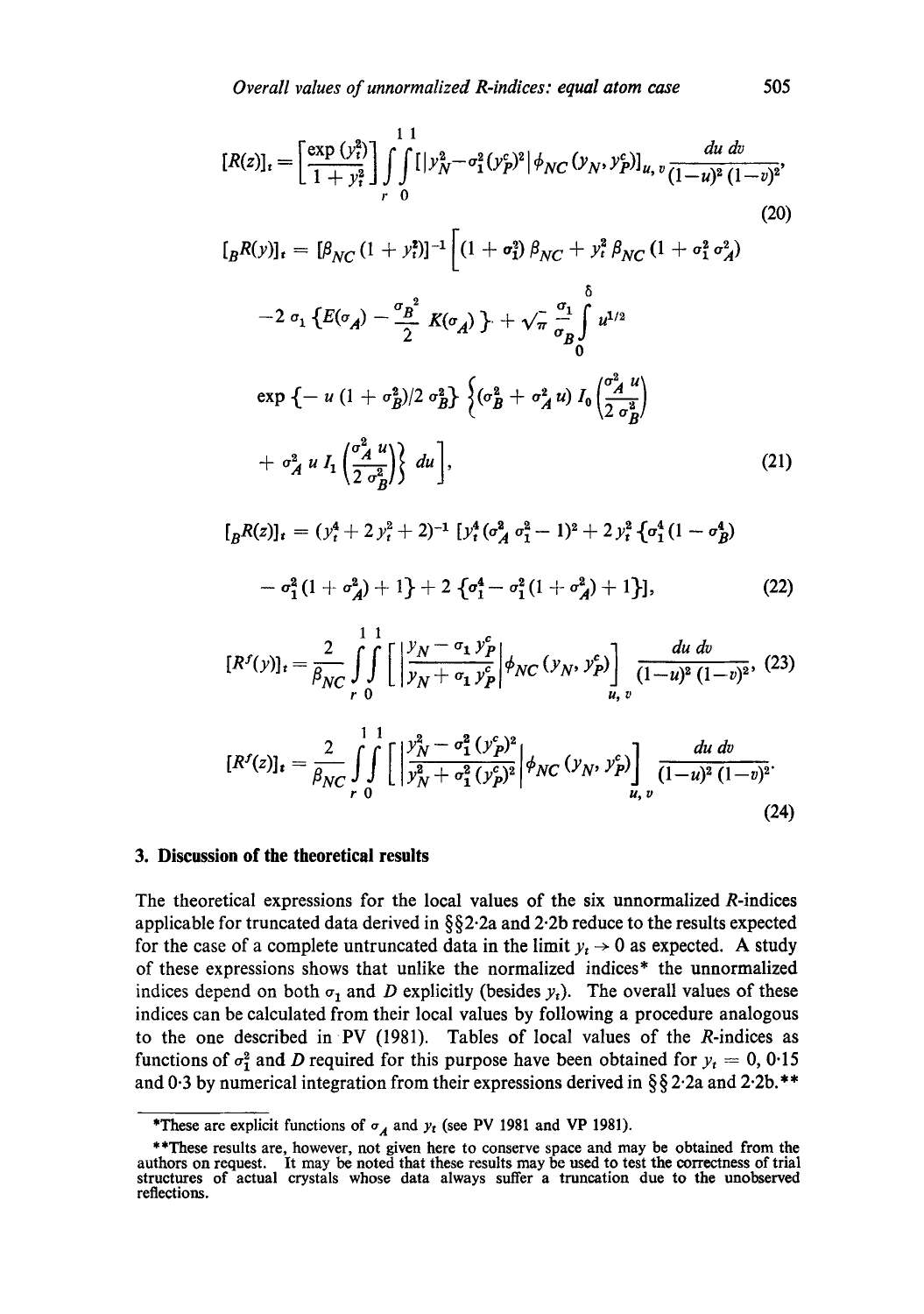

**Figure 1.** Variation of the local values of the six unnormalized *R*-indices as a function of  $y_t$  corresponding to different fixed values of  $\sigma_t^s$  for the *C* case. These curves are drawn for  $\langle |\Delta \mathbf{r}| \rangle = 0.2\text{Å}$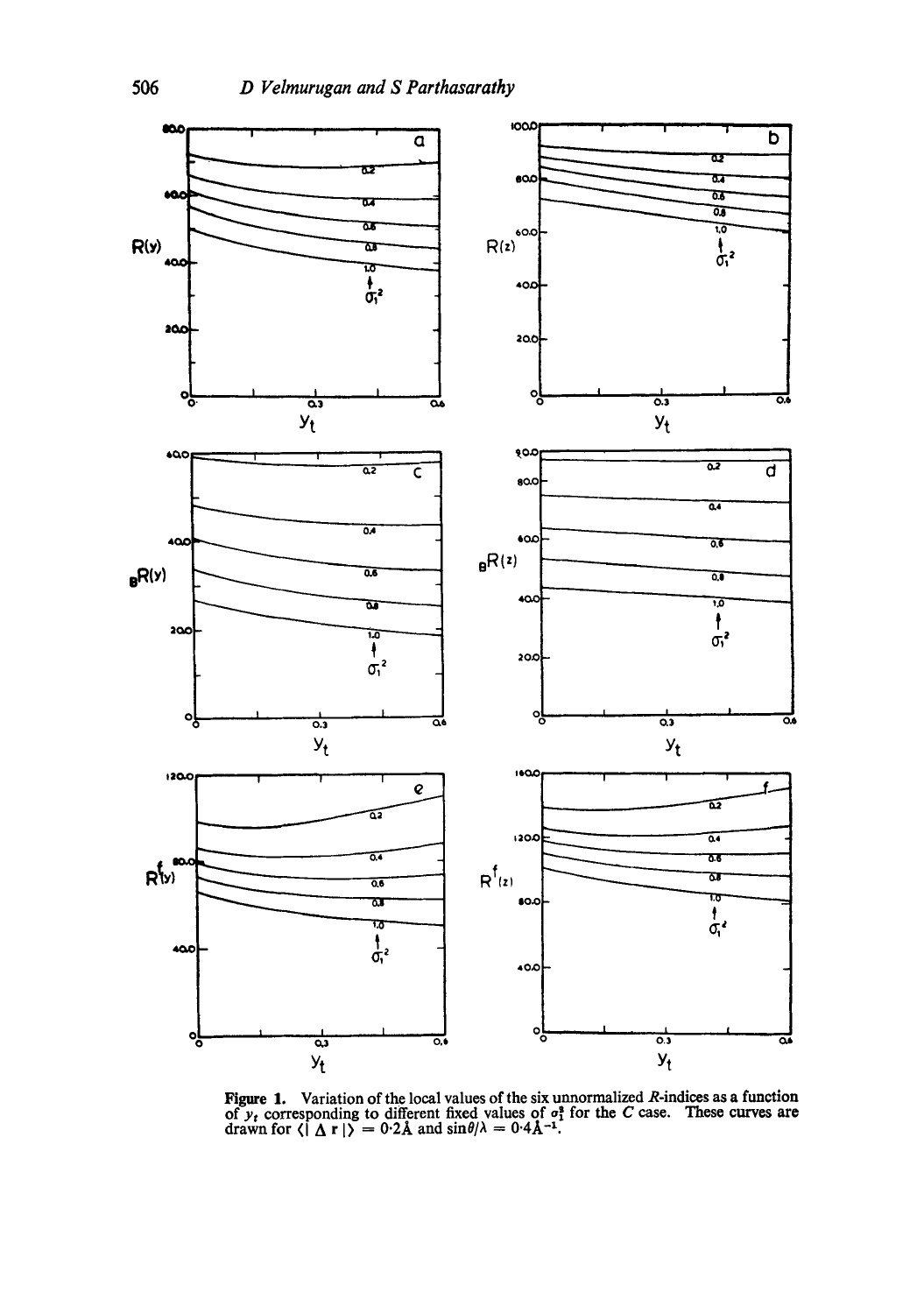

Figure 2. Variation of the local values of the six unnormalized *R*-indices as a function of  $y_t$  corresponding to different fixed values of  $\sigma_1^2$  for the *NC* case. These curves are drawn for  $\langle |\Delta \mathbf{r}| \rangle = 0.2\text{Å}$